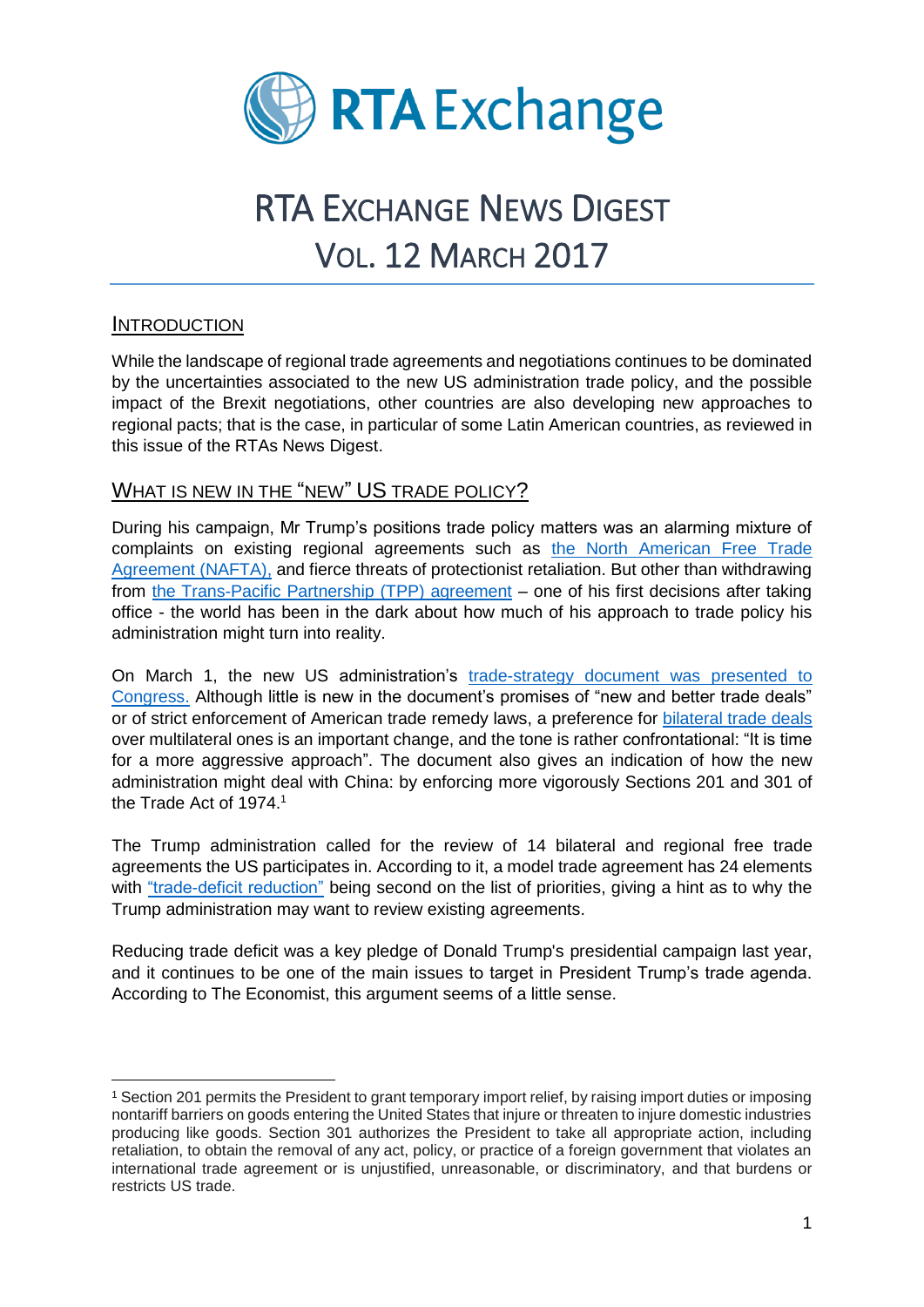While Mr. Trump blames US free trade agreements for the large deficit in trade in goods (about USD 800 billion), these agreements are with countries representing just two-fifths of US [two-ways trade in goods,](https://www.economist.com/news/finance-and-economics/21719499-it-will-find-they-are-not-blame-americas-trade-deficit-trump) and less than 10% of its goods trade deficit. Most of the US trade deficit (about 77%) stems from trade with China, the EU and Japan, none of which has an FTA with the US. Therefore, it is unclear how poring over trade deals will achieve President Trump's goal of squashing the trade deficit.

Another important component that Mr Trump did not take into account while criticizing trade deficit is trade is services. The US excels in many service industries, including education, finance, legal services and intellectual property, and [those provide growth and wealth to Americans](https://www.washingtonpost.com/politics/2017/live-updates/trump-white-house/real-time-fact-checking-and-analysis-of-trumps-address-to-congress/trump-criticizes-the-trade-deficit-but-leaves-out-an-important-figure/?utm_term=.b4022b23549f) just as exporting corn or widgets does.

A focus on trade deficits means that NAFTA and the US – [Korea Free Trade Agreement](https://ustr.gov/trade-agreements/free-trade-agreements/korus-fta)  [\(KORUS\),](https://ustr.gov/trade-agreements/free-trade-agreements/korus-fta) a trade agreement with South Korea, will face more scrutiny because of the US trade deficits with these countries. Also, the US administration is [exploring alternatives](https://www.ft.com/content/7bb991e4-fc38-11e6-96f8-3700c5664d30) to taking trade disputes to the WTO. The US Trade Representative's office has been asked to draft a list of the legal mechanisms that Washington



*Source - The Economist*

could use to level trade sanctions unilaterally against China and other countries. According to The Financial Times, the goal is to find ways that allow the new administration to circumvent the WTO's dispute settlement system.

At the same time, there is an increase in tensions between the US and its traditional allies on trade issues, as evidenced at a meeting of finance ministers and central bankers from the Group of 20 industrialized and emerging nations and the European Union.

The US Treasury Secretary, Steven Mnuchin, attending his first major international gathering, signalled that American policy would follow the campaign promises made by President Trump to put "America first" and review existing trade agreements to seek better deals for the United States. We [believe in free trade](https://www.nytimes.com/2017/03/18/business/group-of-20-summit-us-trade.html?emc=edit_nn_20170320&nl=morning-briefing&nlid=59885640&te=1&_r=0) but want to re-examine certain agreements, he said.

The divisions between the US and world's major powers over trade were further on display when Mr. Trump hosted German Chancellor Angela Merkel at the White House. While Mr Trump said he expected the US to do "fantastically well" in trade with Germany, he was rather vague in his response to a comment from Mrs Merkel regarding the fate of the Transatlantic [Trade and Investment Partnership \(TTIP\)](http://ec.europa.eu/trade/policy/in-focus/ttip/) negotiations, which Mrs Merkel said she expected the US and the EU to [resume](http://www.reuters.com/article/us-usa-trump-germany-idUSKBN16O0FM) soon the TTIP agreement. Trump said he did not believe in isolationism but reiterated his view that trade policy should be "fair".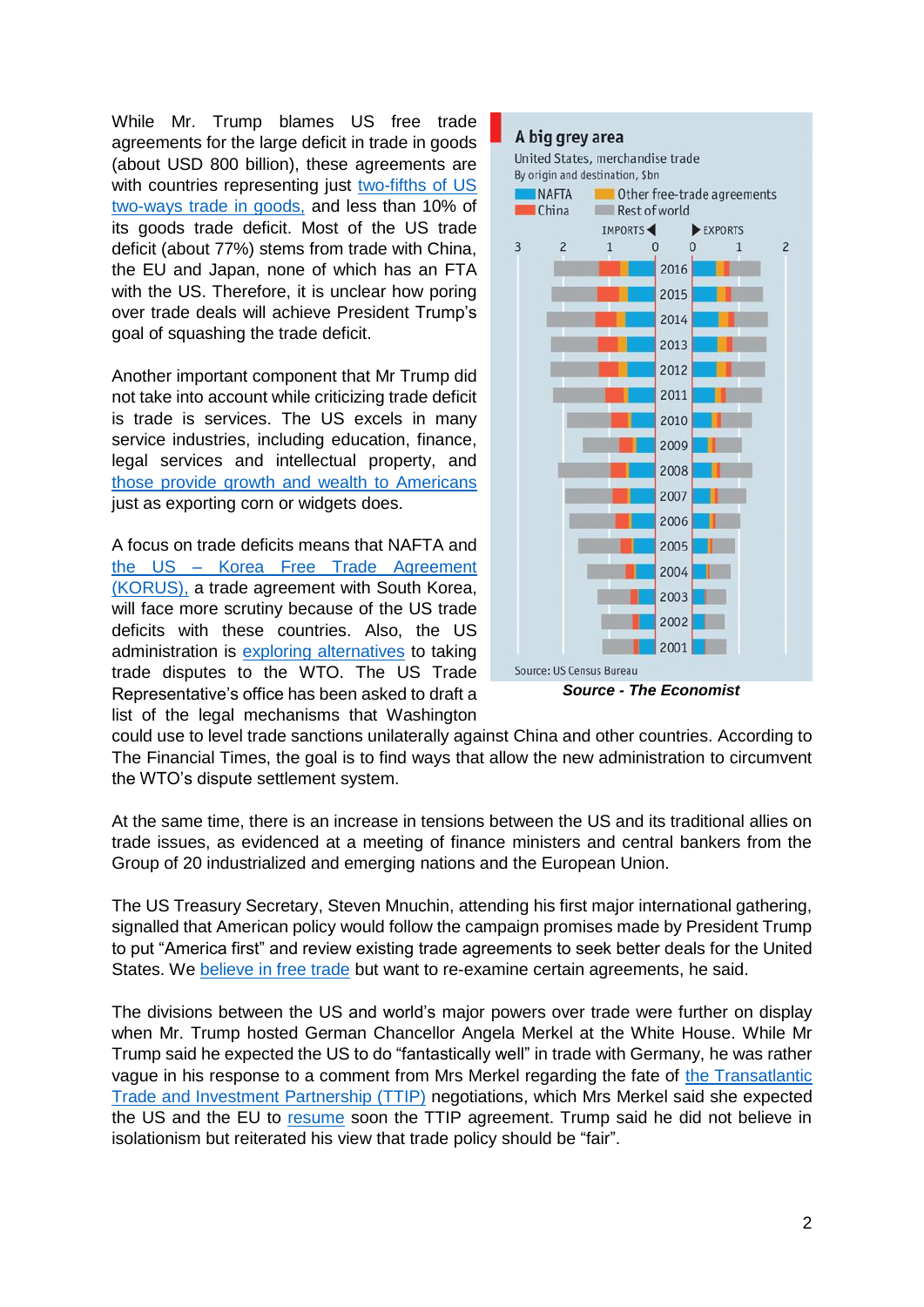A focus of Mr Trump criticism of trade deals has been NAFTA, which he´s said needs to be modify significantly.

something that the Mexicans may not be against, as reported by the New York Times.

For more than two decades, free trade has been at the heart of [Mexico's](http://topics.nytimes.com/top/news/international/countriesandterritories/mexico/index.html?inline=nyt-geo) relationship with the



*Source - Reuters*

US. To the nation's leaders, it was central, vital, and non-negotiable. At least until President Trump came along, promising to upend nearly \$500 billion in annual trade between the two countries if it could not be re-engineered more in US favour.

Now, the Mexico's leaders have a new priority: urging their American counterparts to hurry up and get on with it. While [free trade has long been an article of faith in Mexico,](https://www.nytimes.com/2017/03/25/world/americas/nafta-renegotiation-mexico.html?hp&action=click&pgtype=Homepage&clickSource=story-heading&module=first-column-region®ion=top-news&WT.nav=top-news&_r=0) uncertainty over the fate of the NAFTA is hitting the country hard.

There has been an abrupt slowdown in foreign investment. Last year, it fell by 6 percent, a prelude to what analysts have predicted will be a 21 per cent drop in 2017. Add to that a fluttering peso, lowered growth expectations, rising interest rates and looming political headwinds, and the urgency becomes clear.

Mexico, and its investors, [need certainty,](https://www.nytimes.com/2017/03/25/world/americas/nafta-renegotiation-mexico.html?hp&action=click&pgtype=Homepage&clickSource=story-heading&module=first-column-region®ion=top-news&WT.nav=top-news&_r=0) but the US does not seem in a rush to do so. This month, Commerce Secretary Wilbur L. Ross said it would be later in the year before real talks even [started](mailto:https://www.bloomberg.com/politics/articles/2017-03-08/nafta-talks-likely-won-t-begin-until-later-this-year-ross-says) — after a mandatory 90-day consultation period with Congress, which has yet to start. Thus, there seems to be a growing awareness that dealing with NAFTA a campaign priority for Mr. Trump, has suddenly taken a back seat to more pressing battles. And Mexicans are taking note.

The posture of the US vis-à-vis the WTO are two other areas where uncertainty about US plans are also a source of concern. In the [report sent to the US Congress](https://www.ft.com/content/53c23e04-0316-11e7-aa5b-6bb07f5c8e12?desktop=true&segmentId=7c8f09b9-9b61-4fbb-9430-9208a9e233c8&hash=myft:notification:daily-email:content:headline:html) the administration demonstrated its scepticism towards [the World Trade Organization](https://www.wto.org/) (WTO), established in 1995. It pointed out that a president who wanted to fight unfair trade practices need not engage in protracted legal battles at the WTO but had tools to levy punitive tariffs unilaterally.

To some this approach smacks of the creeping protectionism and tit-for-tat unilateral trade battles of the 1980s. "It's not like it's a new scenario. What they are saying they want to do has been tried before," said an international trade official. "If you look back at the 1980s and early 1990s when Japan was really booming the same paranoia was in the air." It was also a time of bitter trade fights between countries over everything from cars and rice to sugar and semiconductors. "What was the result of that?" asked the official. "The WTO. Because [the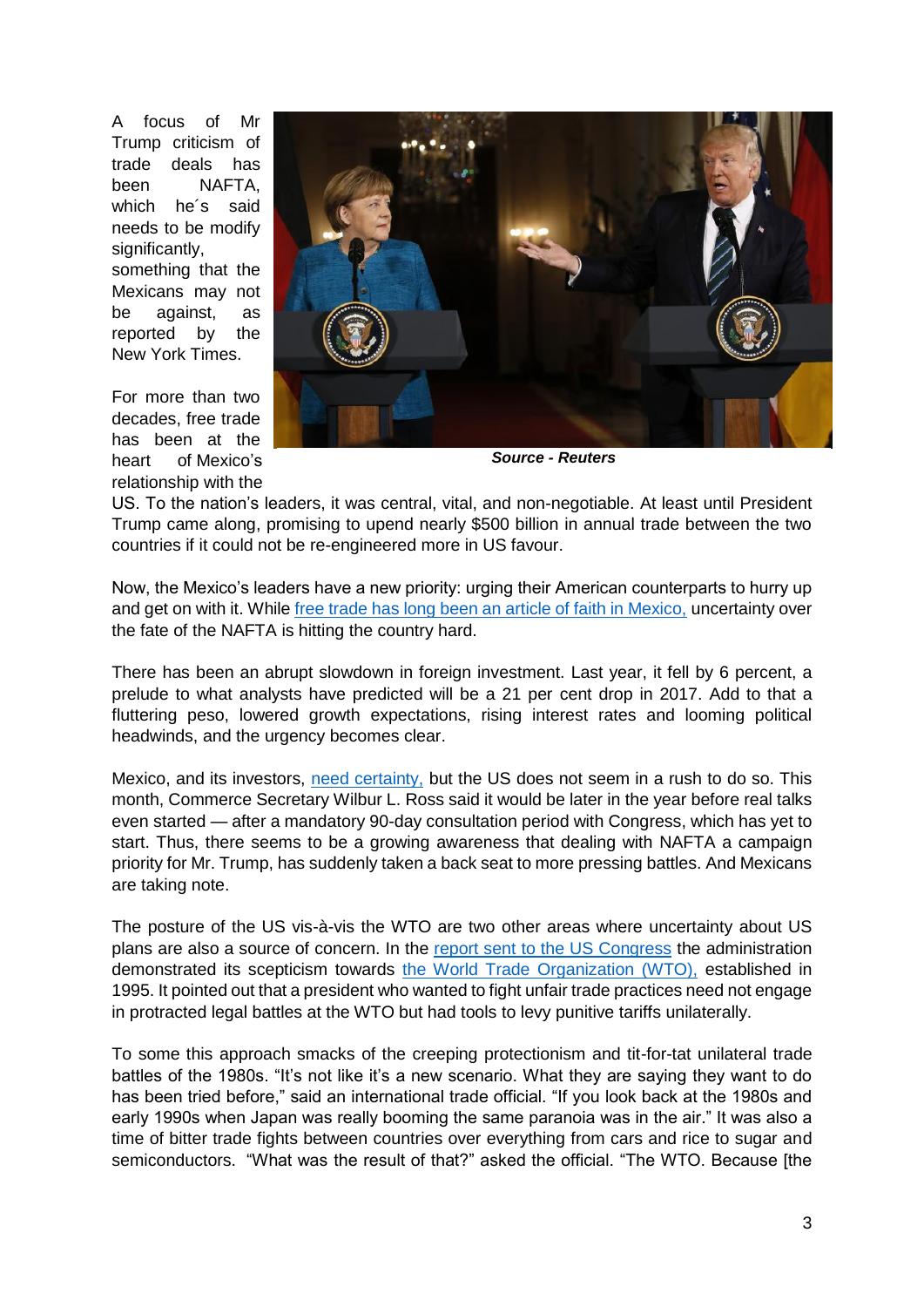US and other countries] realised that they needed something to put the house in order, that just taking unilateral action and retaliating against each other was a never-ending escalation."

## BREXIT: LES JEUX SONT FAITS!

On March 24, EU leaders gathered in Rome to mark the 60th anniversary of the European Union. As reflected in a Financial Times piece, they have good cause to celebrate. This experiment of shared sovereignty would underpin the longest period of [peace and prosperity](https://www.ft.com/content/7c6116ac-1084-11e7-b030-768954394623) in the continent's history. However, the trouble that the European process currently faces cannot be minimized or hidden. The Rome celebrations come days before Britain triggers the first departure from the EU, and the Brexit negotiations formally started.



*Source – The Financial Times*

Indeed, on 29 March, Prime Minister Theresa May signed the letter that set in motion the negotiations for the withdrawal of the United Kingdom from the European Union. In doing so, the British government and its European counterparts would have a period of two years to define the terms on which their separation would materialize as well as the conditions on which their mutual, future relationship would be established.

This is a [historical moment](https://www.ft.com/content/22c0d426-1466-11e7-b0c1-37e417ee6c76) from which there can be no turning back, said Mrs. May after invoking the EU´s Article 50 exit clause. Also, in her letter, Mrs. May reiterated several times that she wanted a [deep and special relationship with the EU.](http://www.economist.com/news/britain/21719758-it-leaves-britain-little-time-get-through-bulging-contentious-agenda-two-year-countdown?cid1=cust/ddnew/n/n/n/20170329n/owned/n/n/nwl/n/n/E/email)

The six-page letter was handled by Sir Tim Barrow, the UK´s ambassador to the EU, to Donald Tusk, the European Council president, who in response indicated that he would publish draft guidelines for the negotiations shortly, and announced that on 29 April the European Council would meet to decide on these guidelines and approve a negotiating mandate for the European Commission.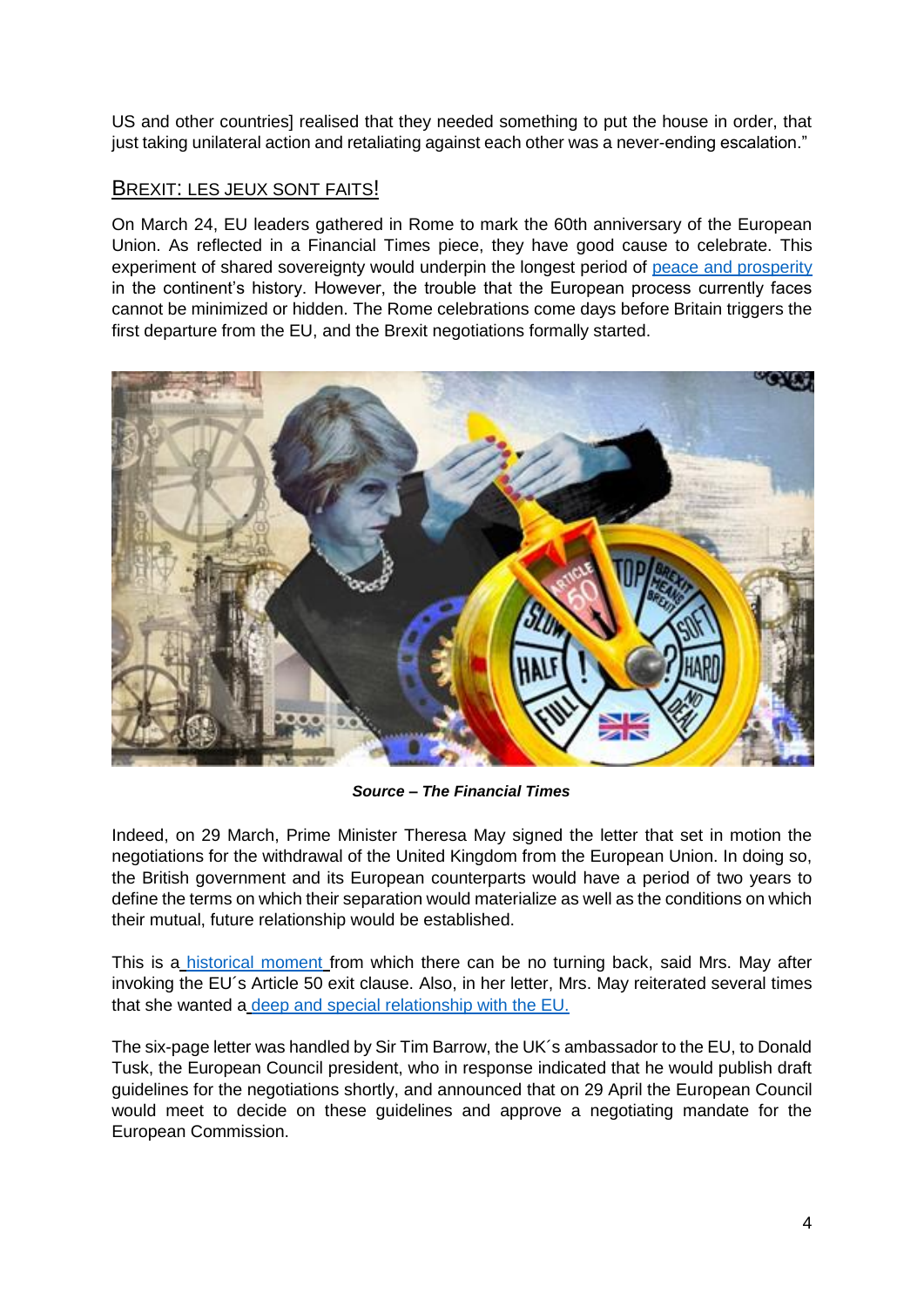Thus, the stage is set for the beginning of a process that would be complex no matter how you look at it. The stakes could not be higher, as they touch upon the future of a historic relationship that has for decades influenced the political and economic landscape of key partners.

As pointed out by Anand Menon of the King's College in London, who directs the *UK in a changing Europe*, an academic network, the Brexit negotiations would be the most difficult and complicated [any post-war government has faced.](http://www.economist.com/news/britain/21719758-it-leaves-britain-little-time-get-through-bulging-contentious-agenda-two-year-countdown?cid1=cust/ddnew/n/n/n/20170329n/owned/n/n/nwl/n/n/E/email)

The Brexit negotiations would start in earnest by mid-year, with the next couple of months devoted to deal with some preliminary, key matters. Among them a very prominent one is the rights of the about 1 million British citizens now established in European countries, and of the more than 3 million European citizens living in the United Kingdom.

Another key, preliminary issue is what has come to be known as the "exit bill" that the EU would claim Britain should pay. As stressed by The Economist, rows over money have always been the bitterest of all in the EU. Thus, as in any divorce there is a serious risk that differences on the "exit bill" [will blow up the negotiations before they start,](http://www.economist.com/news/britain/21719758-it-leaves-britain-little-time-get-through-bulging-contentious-agenda-two-year-countdown?cid1=cust/ddnew/n/n/n/20170329n/owned/n/n/nwl/n/n/E/email) but at the end a settlement has to be worked out for the whole Brexit process to succeed.

Beyond these key preliminary issues, the core of the Brexit negotiations would be the conditions under which Britain leave the EU´s single market and customs union, as well as the nature of future EU-Britain relations.

But here the negotiations would enter into a better known ground, involving tariff and non-tariff barriers, custom duties, special treatment for items and economic sectors, i.e., agriculture, as well as the status of the dozens of trade agreements the European Union has concluded with both developed and developing countries, often at the initiative of the UK.

All these tasks or at least most of them should be completed in less than two years, so that by March 2019 the Brexit negotiations are completed.

The Brexit process and the content of Article 50 of the EU treaty, which [set the conditions](https://www.ft.com/content/5e43492c-0802-11e7-97d1-5e720a26771b) for Member countries to "divorce" from the EU, are summarized in Tables 1 and 2, below:

#### **Table 1: Brexit: everything you need to know about Article 50**

What is Article 50?

Introduced in 2009, Article 50 of the Treaty on European Union provides the formal exit mechanism for a country wishing to leave the EU. Its key provision is that, in the absence of a unanimous agreement to extend negotiations, a country activating the clause will leave the bloc two years after notification. That means Britain will be out of the EU by April 2019.

The text of the article says the EU will "negotiate and conclude an agreement with [an exiting member] state, setting out the arrangements for its withdrawal, taking account of the framework for its future relationship with the Union".

So while the negotiations are specifically about divorce — dealing with issues such as financial obligations and expatriate rights — future ties between the EU and the UK also play a part.

How will a deal be ratified and is Article 50 revocable?

A comprehensive (future) trade deal between Britain and the EU would be separate from an Article 50 agreement and would require unanimity among member states. That is a higher hurdle than the requirements for the exit agreement itself, which needs to be backed by the UK, a "super qualified majority" of the other EU countries (at least 72 per cent of the states representing 65 per cent of the population) and the European Parliament.

What happens when Article 50 is triggered?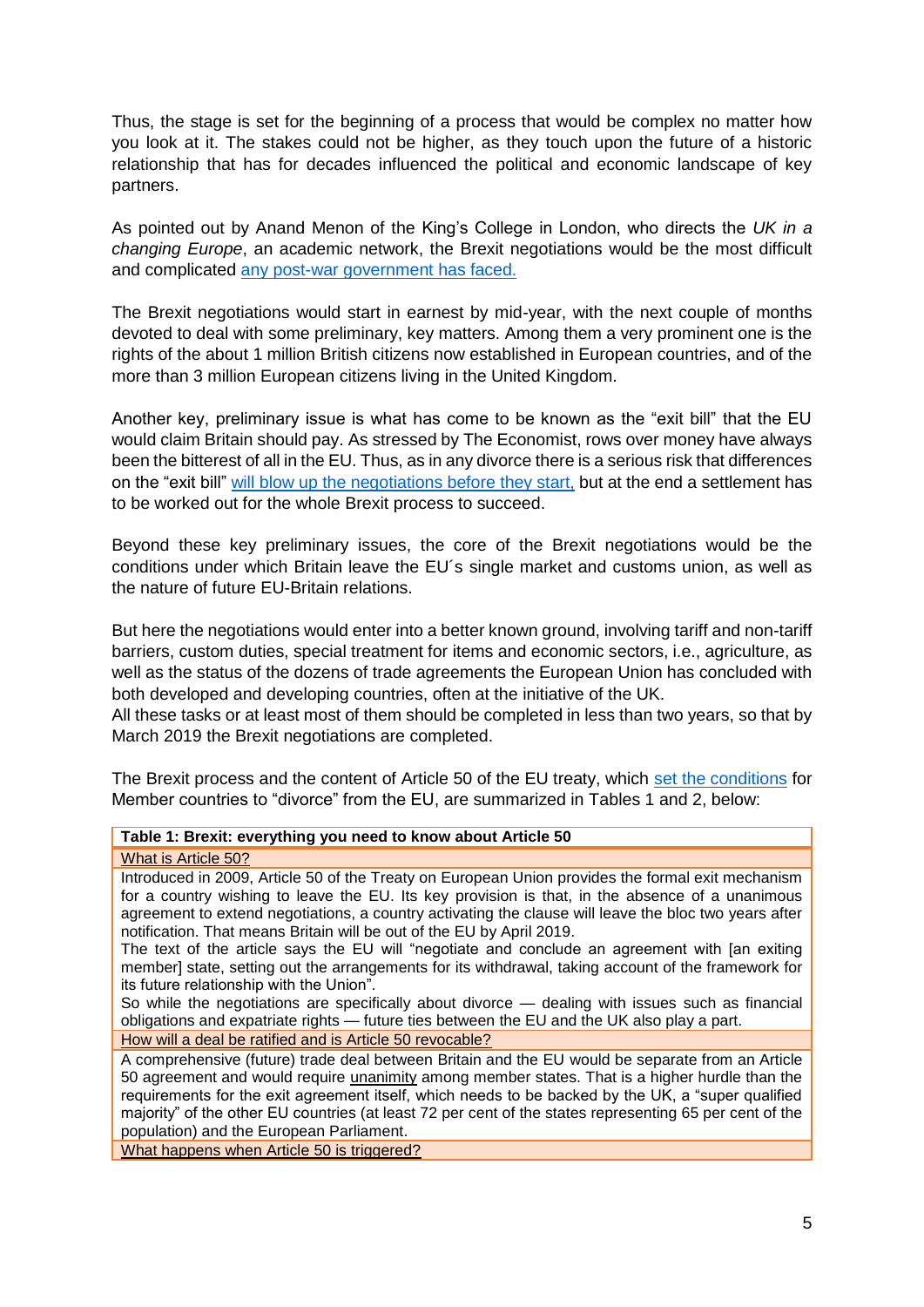A formal response to Britain will require the endorsement of leaders of the EU's other 27 countries at a summit on April 29. At issue will be the content and structure of the talks with the UK. Britain puts a high priority on striking a trade deal, and not just a divorce agreement, within the two years set out by Article 50.

#### When will the real negotiations start?

Formal talks cannot take place until the Member States give the European Commission a more detailed, and confidential, negotiating mandate. So, the first face-to-face encounter is unlikely before late May.

What is the British government looking for?

Essentially, Mrs. May's government has indicated that Britain wants to control the number of people who come to Britain from Europe and end the European Court of Justice's sway over British law. This means the country will leave the EU's single market and customs union. Still Mrs May wants Britain to have a "new, comprehensive, bold and ambitious free-trade agreement" with the EU.

Also, on one of the most sensitive issues facing both sides, Mrs May has indicated that "we want to guarantee the rights of EU citizens who are already living in Britain, and the rights of British nationals in other member states, as early as we can". Also, Mrs. May has reiterated that Britain seeks "a new and equal partnership — between an independent, self-governing, global Britain and our friends and allies in the EU. Not partial membership of the EU, associate membership of the EU, or anything that leaves us half-in, half-out".

#### **Table 2:**

#### The full text of Article 50:

1. Any Member State may decide to withdraw from the Union in accordance with its own constitutional requirements.

2. A Member State which decides to withdraw shall notify the European Council of its intention. In the light of the guidelines provided by the European Council, the Union shall negotiate and conclude an agreement with that State, setting out the arrangements for its withdrawal, taking account of the framework for its future relationship with the Union. That agreement shall be negotiated in accordance with Article 218(3) of the Treaty on the Functioning of the European Union. It shall be concluded on behalf of the Union by the Council, acting by a qualified majority, after obtaining the consent of the European Parliament.

3. The Treaties shall cease to apply to the State in question from the date of entry into force of the withdrawal agreement or, failing that, two years after the notification referred to in paragraph 2, unless the European Council, in agreement with the Member State concerned, unanimously decides to extend this period.

4. For the purposes of paragraphs 2 and 3, the member of the European Council or of the Council representing the withdrawing Member State shall not participate in the discussions of the European Council or Council or in decisions concerning it.

A qualified majority shall be defined in accordance with Article 238(3) (b) of the Treaty on the Functioning of the European Union.

5. If a State which has withdrawn from the Union asks to re-join, its request shall be subject to the procedure referred to in Article 49.

Thus, once the British and EU negotiators start the Brexit talks, they will be eyeing something any serious [negotiation needs to be successful:](https://www.ft.com/content/360c6268-07d5-11e7-97d1-5e720a26771b?desktop=true&segmentId=7c8f09b9-9b61-4fbb-9430-9208a9e233c8#myft:notification:daily-email:content:headline:html) a landing zone. Both sides know what they want, i.e., they have their own vision and know their objectives in the negotiations, the question is whether their respective visions overlap or are irreconcilable.

As reflected in a piece in the Financial Times, a full Brexit deal will require at least three documents: one covering the terms of disentanglement of the UK from the EU; an annex explaining transition provisions; and a political agreement on a framework for future relations.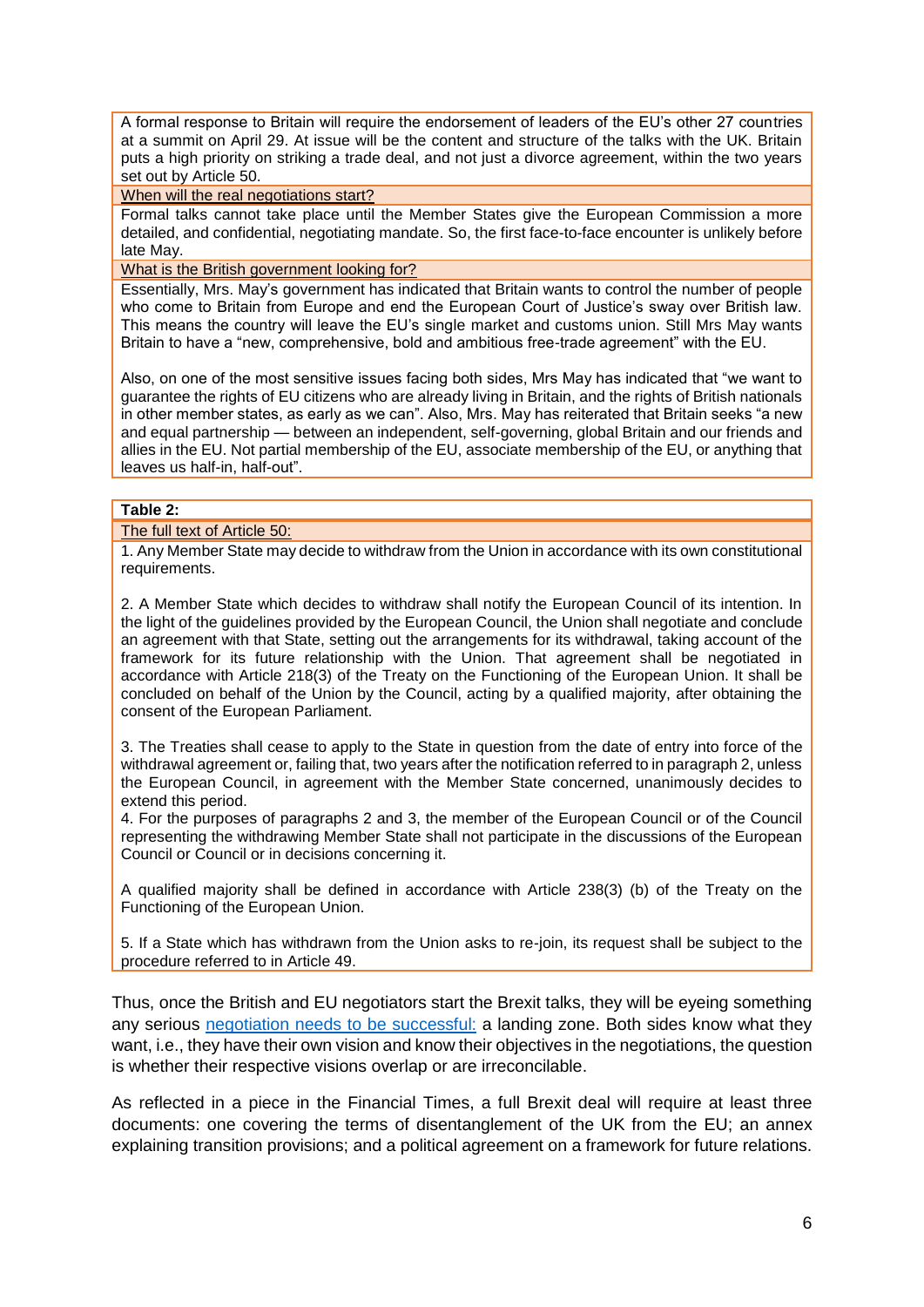Britain and the EU must untangle the past, settling outstanding financial liabilities and the rights of EU citizens in Britain and UK nationals in the continent as well as a political deal to clarify the role of the European Court of Justice (ECJ); also, an outline for a future relationship is essential, framing future trade ties and underpinning any transition arrangements.

The completion, content and timing for these three documents are subject to different views. Michel Barnier, the EU's lead negotiator, wants "divorce-first" negotiations, delaying talks on trade issues, both present and future until Britain has agreed in principle on an "exit bill" of up to €60bn.



*Source - The Financial Times Montage*

The rights of EU citizens living in Britain and UK migrants in the EU is another huge issue Mr Barnier wants resolved before trade talks begin; here, even if both sides want a reciprocal deal, the issue is a rather complex one.

Also, Britain wants to avoid a "cliff edge" - a sudden break with the EU - but the bloc seems to insist that a transition period would require accepting the free movement of people and continued compliance with the rulings of the European Court of Justice; these are two critical issues for the Brexiteers, and Mrs May has vowed the UK will establish immigration controls and end the sway of the ECJ as soon as Brexit takes place.

And then there is the politics of Brexit. Shortly before the formal initiation of the Brexit negotiations, tens of thousands of anti-Brexit demonstrators [marched through the London](https://www.ft.com/content/701857ba-1170-11e7-80f4-13e067d5072c?desktop=true&segmentId=7c8f09b9-9b61-4fbb-9430-9208a9e233c8#myft:notification:daily-email:content:headline:html)  [streets,](https://www.ft.com/content/701857ba-1170-11e7-80f4-13e067d5072c?desktop=true&segmentId=7c8f09b9-9b61-4fbb-9430-9208a9e233c8#myft:notification:daily-email:content:headline:html) as if to underline that the UK government does not go to the negotiating table with the full support of the British people.

Also, there is Scotland and Northern Ireland, both of which voted in the June 2016 referendum in favour of staying in the EU; recently the Scottish Parliament supported the demand of Scotland first minister, Nicola Sturgeon, for a second independence referendum, and Sinn Fein is calling for a referendum on whether Northern Ireland should join the Irish Republic.

Finally, there is the issue of the little time available to complete the Brexit process. Trade analysts and negotiators have a [tendency to exaggerate the complexity of trade negotiations,](https://www.ft.com/content/e38e90b1-95fc-396b-89cd-8494da9bb7eb?desktop=true&segmentId=7c8f09b9-9b61-4fbb-9430-9208a9e233c8%20-%20myft:notification:daily-email:content:headline:html) so they are quick to underline the complexity of the issues and the negative consequences of failure. Pascal Lamy, a former EU trade commissioner who lead the WTO from 2005 to 2013, said recently at an event hosted by the Institute for Government in London that any Brexit deal is going to be costly, as in trade, there is no way switching from an internal market to any other regime, including the best, that will not be costly".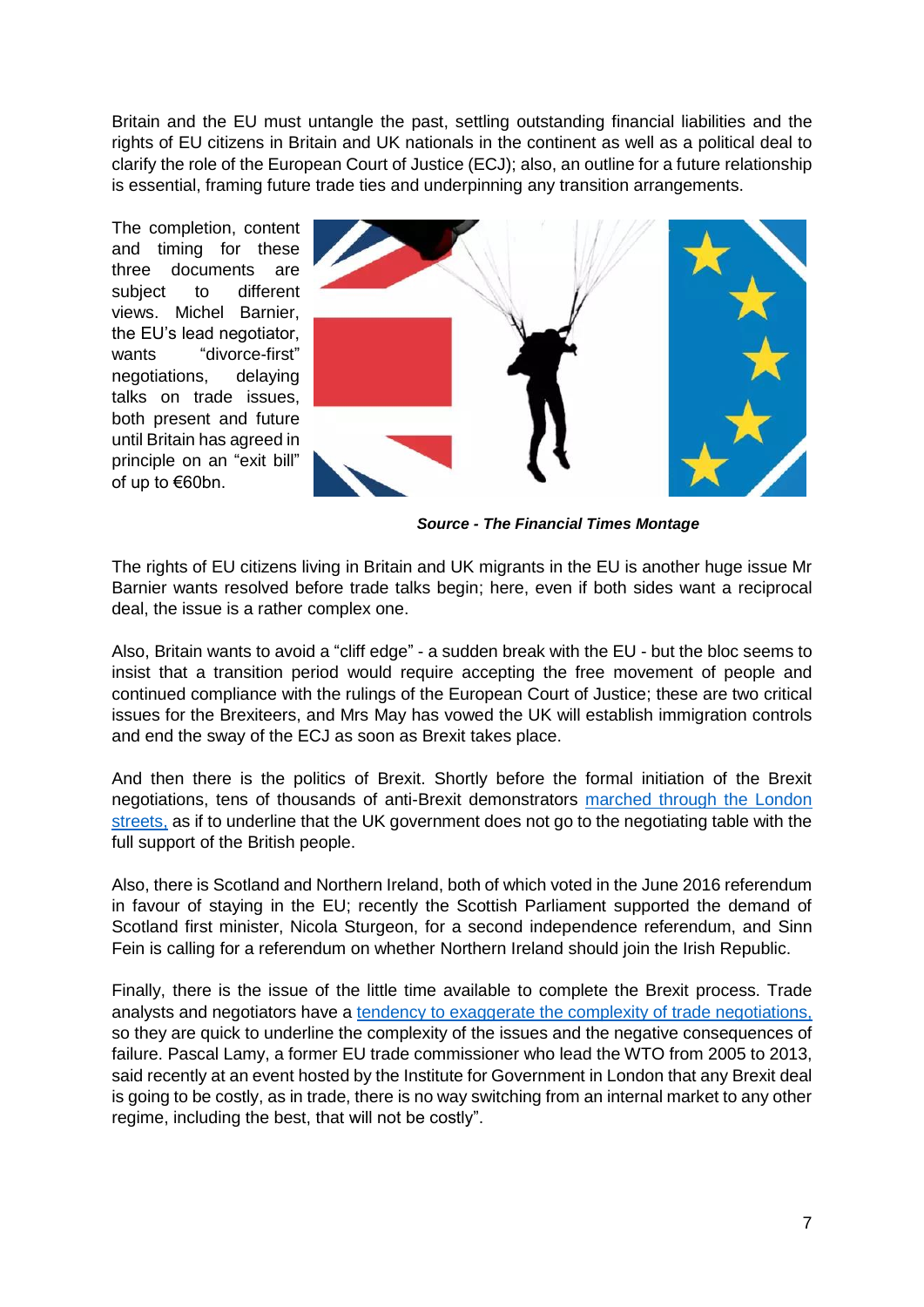

*Source - Andy Rain Efe, El País*

Still, things could unexpectedly be done faster and efficiently, and some people recall the dire predictions of analysts when evaluating in the complexities associated to the German [reunification](https://www.ft.com/content/7071d018-0d67-11e7-b030-768954394623) process. The task at hand was daunting, we were reminded recently. Many people at the time argued that such a momentous endeavour — the abolition of one state, its merger with another, the ending of decades of continental conflict — would take many years.

Yet, in October 1990, less than 12 months after the breaching of the Berlin wall, [the two](https://www.ft.com/content/7071d018-0d67-11e7-b030-768954394623)  [Germanys united.](https://www.ft.com/content/7071d018-0d67-11e7-b030-768954394623) As well as ending the division of Germany, the act of unification also formally ended the Second World War — hardly a bagatelle.

Also, it may well be that the EU takes this opportunity to update itself and make its unique integration experiment more attuned to current times. To this end, it seems that Brussels intends to make more use of multi-speed decision-making in the EU as part of its response to the UK exit from the bloc.

In a paper on the EU's future, Jean-Claude Juncker, the European Commission's president, identify five long-term options for the EU, among them that member states move towards further integration at different times — an approach that he favours and that has the support of some key EU partners, such as Angela Merkel, Germany's chancellor.

The EU already encompasses varied degrees of integration, with the euro used by only 19 of the 28 Member States, but greater reliance on policies that have not been agreed unanimously remains contentious, particularly among poorer eastern member states that fear a loss of financial support from Brussels. Still the jury is still out as to whether this is the preferred route for the EU.

## A REVIVAL OF LATIN AMERICAN INTEGRATION EFFORTS?



*Source - The Economist*

For the past half-century, Latin American politicians have talked incessantly [about regional integration,](https://www.economist.com/news/americas/21719478-fractured-region-needs-pull-together-trade-there-has-never-been-better-time-latin) but have found it difficult to make it happen. The number of trade agreements among Latin American countries have increased, but the share of intra-regional exports have struggled to move beyond 20%, according to [a new report from the](http://www.worldbank.org/en/news/press-release/2017/03/14/deeper-integration-vital-for-growth-in-latin-america-and-the-caribbean)  [World Bank.](http://www.worldbank.org/en/news/press-release/2017/03/14/deeper-integration-vital-for-growth-in-latin-america-and-the-caribbean) That is low compared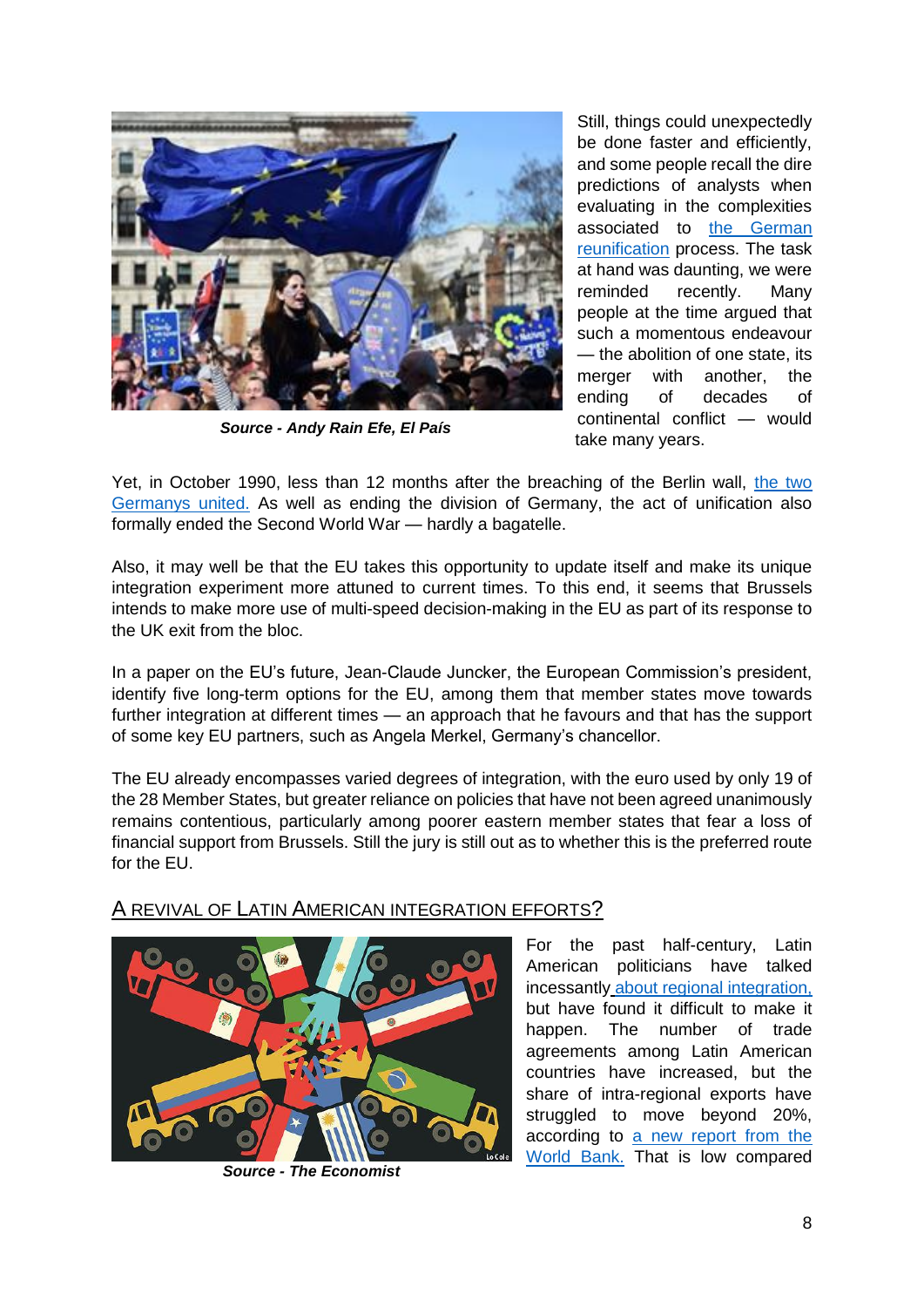

*Source - The World Bank, Share of total exports to regional partners and to the rest of the world, by region, 2010-2014*

with Canada and the United States (35%), East Asia (50%) and 18 core members of the European single market (60%). The political landscape may now be moving in a more tradefriendly direction. There is now talk in South America of "convergence" between Mercosur, which include Argentina, Brazil, Paraguay and Uruguay, and the Pacific Alliance, a free-trading group comprising Chile, Colombia, Mexico and Peru, and next month, foreign ministers from both groups will meet for the first time.

It may be too early to talk about the merging of these two groups, as they have different rules and philosophies, but it is a possibility that is worth exploring. One option would be to use ALADI, a 1980 integration treaty, to harmonise and improve existing preferential agreements, says Enrique Iglesias, a former head of the Inter-American Development Bank (IADB).

The World Bank report argues that regional and global integration go hand in hand. Mr Trump has killed the Trans-Pacific Partnership; the Pacific Alliance hopes to resurrect it without the United States, linking its members to Asia. Mercosur

retains fairly high external tariffs and has few trade deals with others. It is making a fresh effort to conclude long-stalled talks with the EU.

The rhetoric of integration should be translated into action. The challenge, says Roberto Bouzas, a trade specialist at San Andrés University in Buenos Aires, is how to translate the abstract demand for integration into a [concrete political agenda backed by organized interests,](https://www.economist.com/news/americas/21719478-fractured-region-needs-pull-together-trade-there-has-never-been-better-time-latin) and find leaders willing to carry this out.

In the same vein, the Financial Times refers to efforts under way to inject momentum into a long-stalled free trade pact between Europe and the Mercosur countries. On-off discussions have rumbled on since 1999 without a breakthrough, but diplomats in the two camps believe an opportunity may be opening up to strike a deal this year.